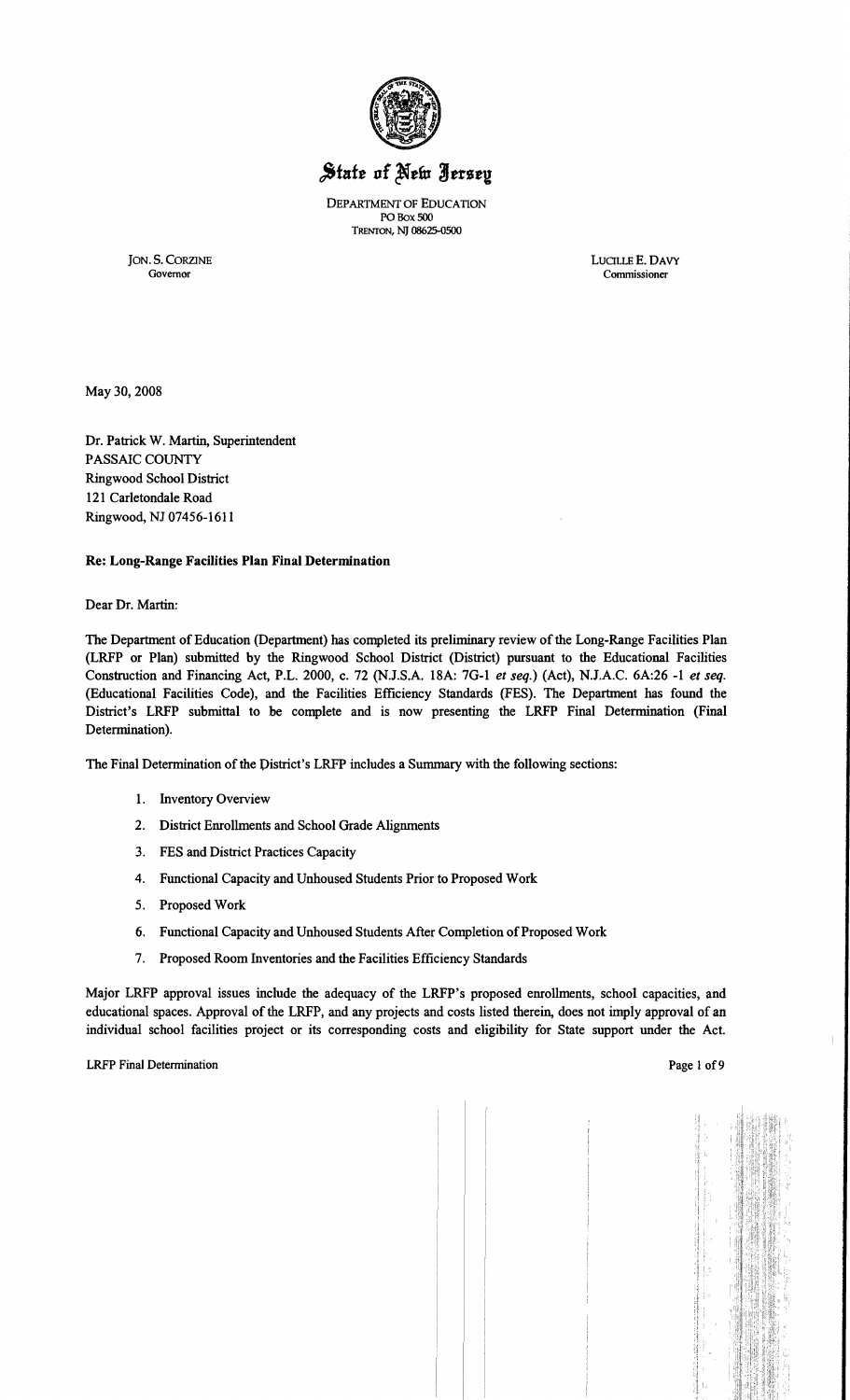Similarly, approval of the LRFP does not imply approval of portions of the Plan that are inconsistent with the Department's FES and proposed building demolition or replacement. Determination of preliminary eligible costs and final eligible costs will be made at the time of the approval of a particular school facilities project pursuant to N.J.S.A. 18A:7G-5. The District must submit a feasibility study as part of the school facilities project approval process, pursuant to N.J.S.A. 18A:7G-7b, to support proposed building demolition or replacement. The feasibility study should demonstrate that a building might pose a risk to the safety of the occupants after rehabilitation or that rehabilitation is not cost-effective.

Following the approval of the LRFP, the District may submit an amendment to the approved LRFP for Department review. Unless and until an amendment to the LRFP is submitted to and approved by the Commissioner of the Department pursuant to N.J.S.A. 18A:7G-4(c), the approved LRFP shall remain in effect. The District may proceed with the implementation of school facilities projects that are consistent with the approved LRFP whether or not the school facilities project contains square footage that may be ineligible for State support.

We trust that this document will adequately explain the Final Determination and allow the District to move forward with the initiation of projects within its LRFP. Please contact Frank LoDolce, Regional Director at the Office of School Facilities at (609) 943-5454 with any questions or concerns that you may have.

Sincerely,

FricureDay

Lucille E. Davy Commissioner

Enclosure

c: John Hart, Chief of Staff

William King, Assistant Commissioner, Division of Field Services Kathryn Forsyth, Director of Public Information Robert Gilmartin, Passaic County, Interim County Superintendent Bernard E. Piaia, Director, School Facilities, Office of the Chief of Staff Frank LoDolce, Regional Director, School Facilities, Office of the Chief of Staff James Pao, County Manager, School Facilities, Office of the Chief of Staff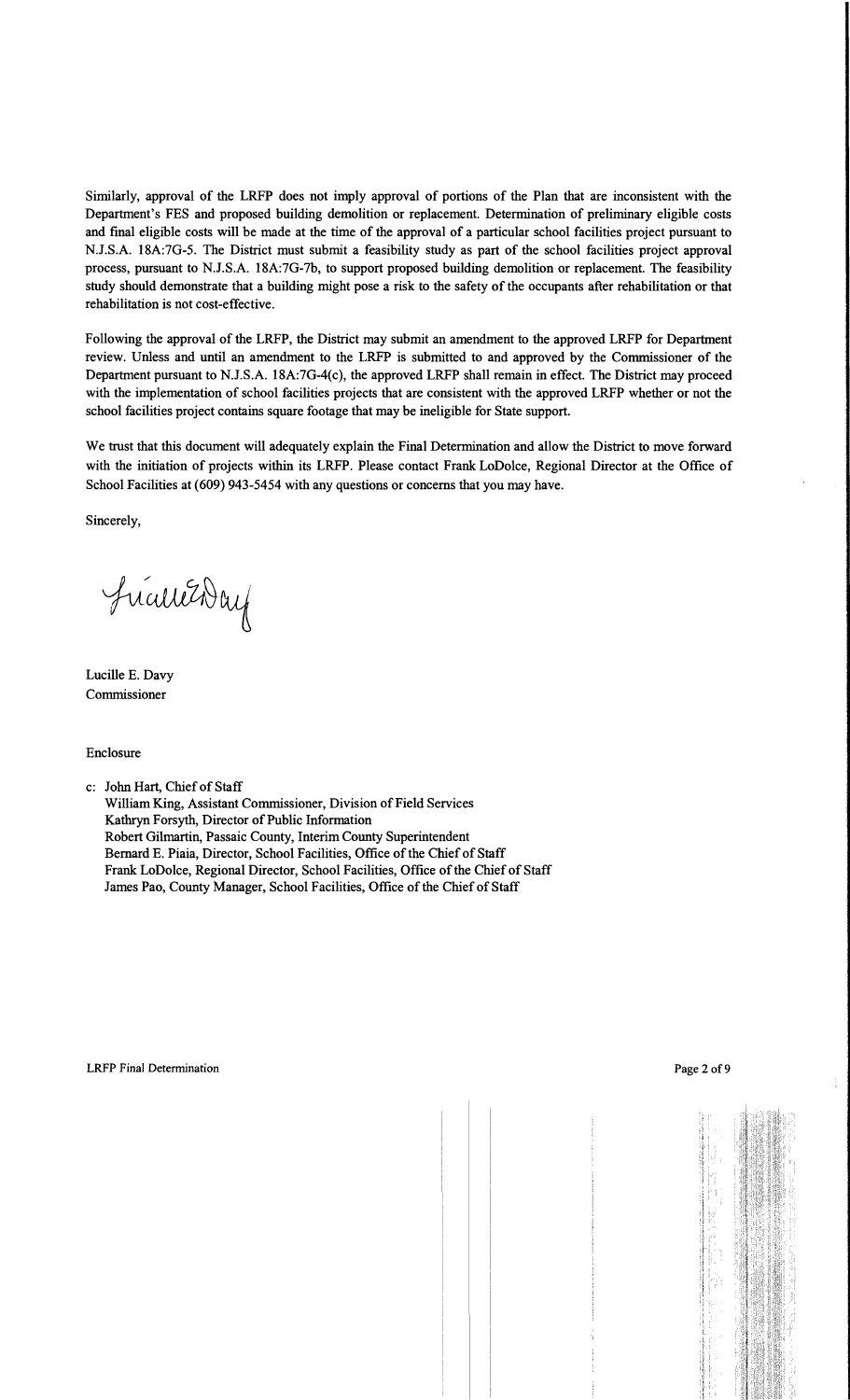## LONG-RANGE FACILITIES PLAN

# **Final Determination Summary**

## Ringwood School District

The Department of Education (Department) has completed its review of the Long-Range Facilities Plan (LRFP or Plan) submitted by the Ringwood School District (District) pursuant to the Educational Facilities Construction and Financing Act, P.L. 2000, c.72 (NJ.S.A. 18A:7G-l *et seq.)* (Act), N.lA.C. 6A:26-1 et seq. (Educational Facilities Code), and the Facilities Efficiency Standards (FES).

This is the Department's Final Determination Summary (Summary) of the LRFP. The Summary is based on the standards set forth in the Act, the Educational Facilities Code, the FES, District entered data in the LRFP and Project Application and Tracking System (LRFP website), and District supplied supporting documentation. The Summary consists of seven sections. The referenced reports in *italic* text are standard LRFP reports available on the Department's LRFP website.

#### 1. Inventory Overview

The District provides services for students in grades K-8. The predominant existing school grade configuration is K-3, 4-5 and 6-8. The predominant proposed school grade configuration is K-4 and 5-8. The District is classified as none selected district for funding purposes.

The District identified existing and proposed schools, sites, buildings, playgrounds, playfields, and parking lots in its LRFP. The total number of existing and proposed district-owned or leased schools, sites, and buildings are listed in Table 1. A detailed description of each asset can be found in the LRFP website report titled *"Site Asset Inventory Report. "* 

|                                                      | <b>Existing</b> | <b>Proposed</b> |
|------------------------------------------------------|-----------------|-----------------|
| Sites:                                               |                 |                 |
| <b>Total Number of Sites</b>                         |                 |                 |
| Number of Sites with no Buildings                    |                 |                 |
| Number of Sites with no Instructional Buildings      |                 |                 |
| <b>Schools and Buildings:</b>                        |                 |                 |
| <b>Total Number of Schools</b>                       |                 |                 |
| <b>Total Number of Instructional Buildings</b>       |                 | 3               |
| Total Number of Administrative and Utility Buildings |                 |                 |
| <b>Total Number of Athletic Facilities</b>           |                 |                 |
| <b>Total Number of Parking Facilities</b>            |                 |                 |
| <b>Total Number of Temporary Facilities</b>          |                 |                 |

#### Table 1: Inventory Summary

As directed by the Department, incomplete school facilities projects that have project approval from the Department are represented as "existing" in the Plan. District schools with incomplete approved projects that include new construction or the reconfiguration of existing program space are as follows: n/a.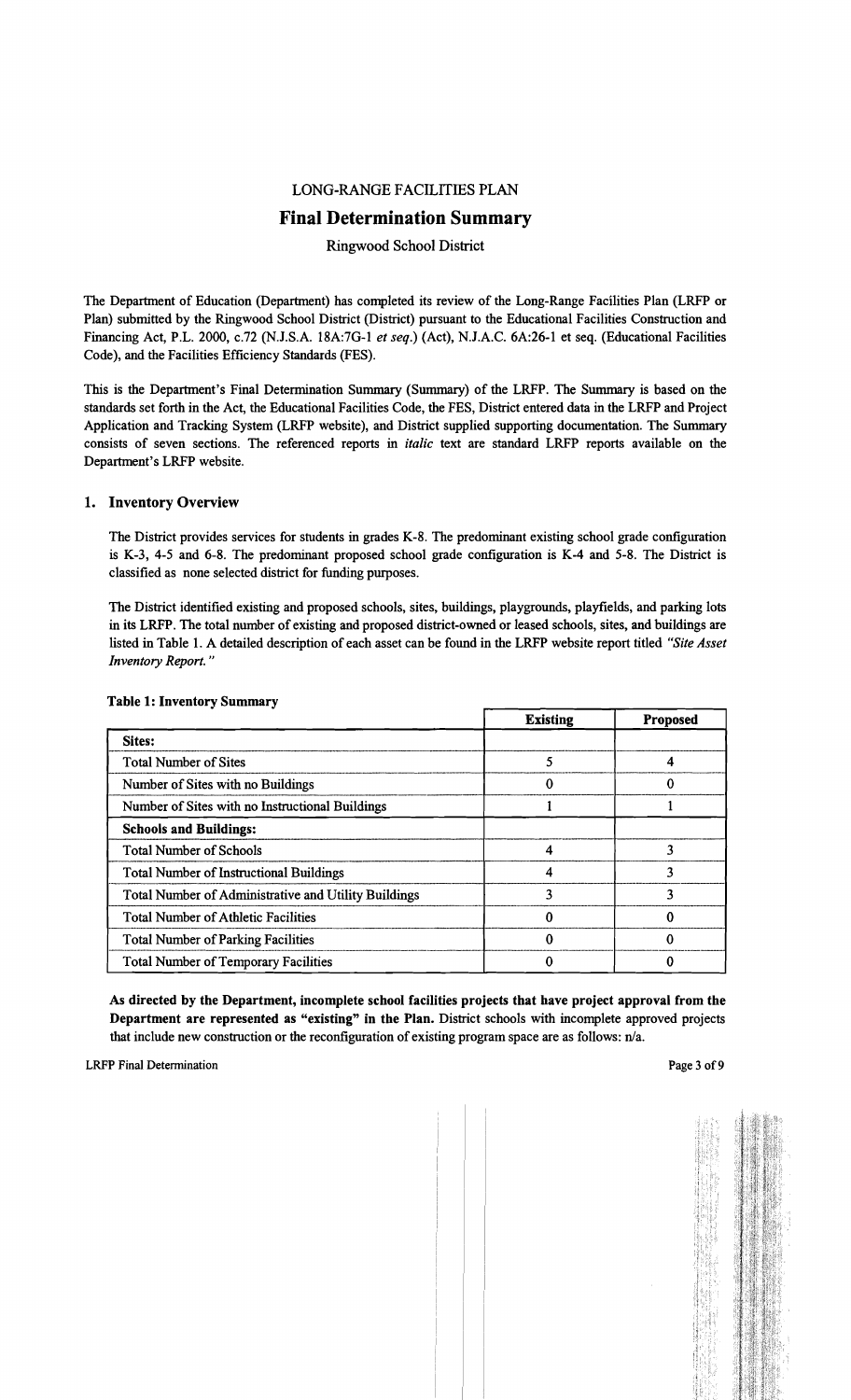Major conclusions are as follows:

- The District is proposing to decrease the existing number of District-owned or leased sites.
- The District is proposing to decrease the existing number of District-owned or operated schools.
- The District is proposing to decrease the existing number of District-owned or leased instructional buildings. The District is proposing to maintain the existing number of District-owned or leased noninstructional buildings.

FINDINGS The Department has determined that the proposed inventory is adequate for review of the District's LRFP. However, the LRFP determination does not imply approval of an individual school facilities project listed within the LRFP. The District must submit individual project applications for project approval. If building demolition or replacement is proposed, the District must submit a feasibility study, pursuant to N.J.S.A. 18A:7G-7b, as part of the application for the specific school facilities project.

### 2. District Enrollments and School Grade Alignments

The District determined the number of students, or "proposed enrollments," to be accommodated in the LRFP on a district-wide basis and in each school. The District's existing and proposed enrollments and the cohortsurvival projection provided by the Department on the LRFP website are listed in Table 2. Detailed information can be found in the LRFP website report titled *"Enrollment Projection Detail.* " Existing and proposed school enrollments and grade alignments can be found in the report titled *"Enrollment and School Grade Alignment. "* 

|                             | <b>Actual Enrollments</b><br>2004 school year | <b>District Proposed</b><br><b>Enrollments</b> | <b>Department's LRFP</b><br><b>Website Projection</b> |  |
|-----------------------------|-----------------------------------------------|------------------------------------------------|-------------------------------------------------------|--|
| Grades K-12:                |                                               |                                                |                                                       |  |
| Grades K-5, including SCSE  | 848 (half day K)                              | 806                                            | 806                                                   |  |
| Grades 6-8, including SCSE  | 475<br>511                                    |                                                | 511                                                   |  |
| Grades 9-12, including SCSE |                                               | $\Omega$                                       | 0                                                     |  |
| <b>Totals K-12</b>          | 1,323                                         | 1,317                                          | 1,317                                                 |  |
| <b>Pre-Kindergarten:</b>    |                                               |                                                |                                                       |  |
| Pre-Kindergarten, Age 3     | 0                                             | O                                              | 0                                                     |  |
| Pre-Kindergarten, Age 4     | $\Omega$                                      |                                                | 0                                                     |  |
| Pre-Kindergarten, SCSE      | 16                                            | 17                                             | 17                                                    |  |

#### Table 2: Enrollment Comparison

"SCSE" = Self-Contained Special Education

Major conclusions are as follows:

- The District elected to use the Department's LRFP website projection. Supporting documentation was submitted to the Department as required to justify the proposed enrollments.
- The District is planning for declining enrollments.
- The District is not an ECPA (Early Childhood Program Aid) District.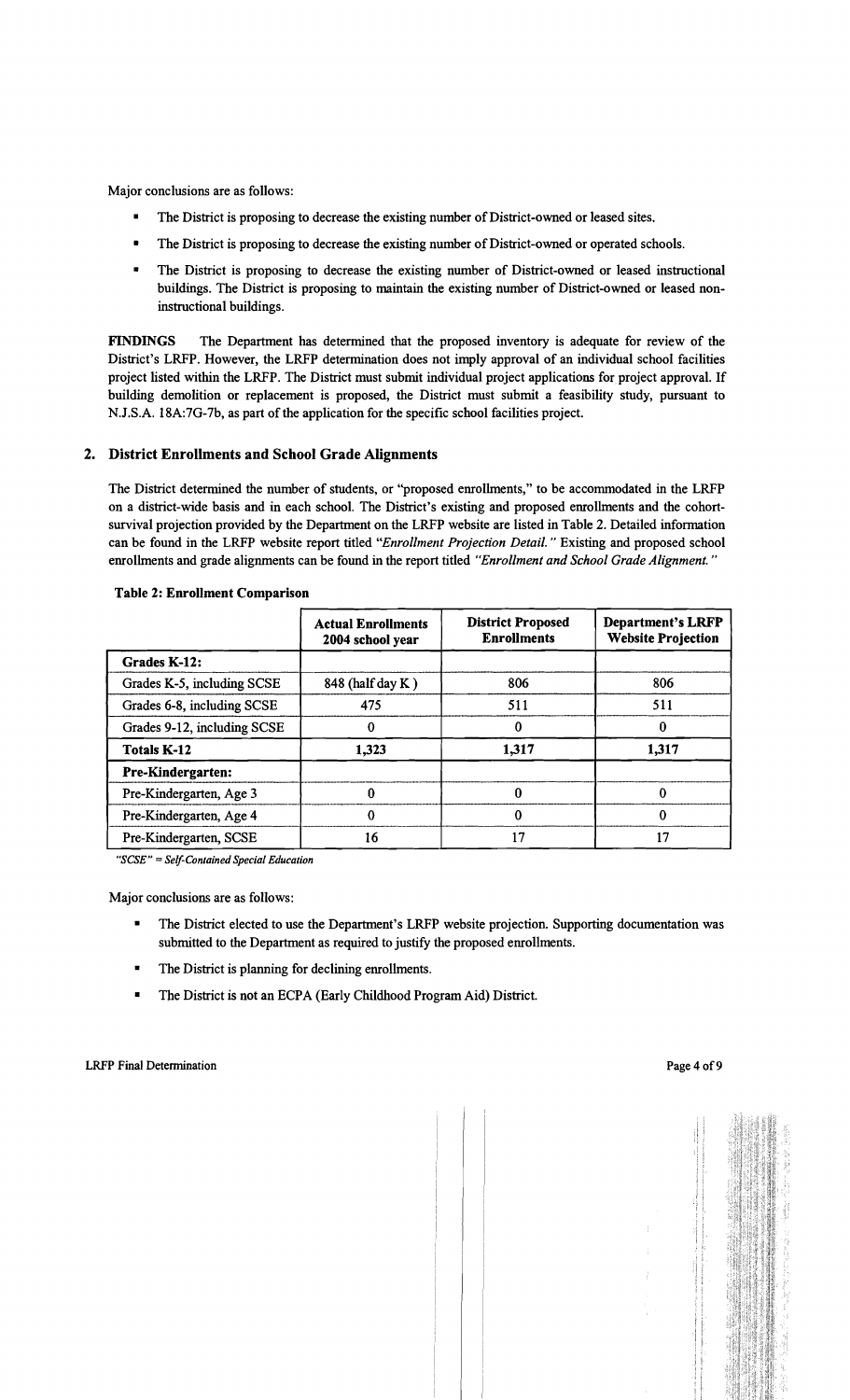FINDINGS The Department has determined that the District's proposed enrollments are supportable for review of the District's LRFP. The Department will require a current enrollment projection at the time an application for a school facilities project is submitted incorporating the District's most recent Fall Enrollment Report in order to verify that the LRFP's planned capacity is appropriate for the updated enrollments.

# 3. FES and District Practices Capacity

The proposed room inventories for each school were analyzed to determine whether the LRFP provides adequate capacity for the proposed enrollments. Two capacity calculation methods, called *"FES Capacity"* and *"District Practices Capacity,* " were used to assess existing and proposed school capacity in accordance with the FES and District program delivery practices. A third capacity calculation, called *"Functional Capacity, "*  determines Unhoused Students and potential State support for school facilities projects. Functional Capacity is analyzed in Section 5 of this Summary.

- *• FES Capacity* only assigns capacity to pre-kindergarten *(ifdistrict-owned or operated),* kindergarten, general, and self-contained special education classrooms. No other room types are considered to be capacity-generating. Class size is "based on the FES and is prorated for classrooms that are sized smaller than FES classrooms. FES Capacity is most accurate for elementary schools, or schools with non-departmentalized programs, in which instruction is "homeroom" based. This capacity calculation may also be accurate for middle schools depending upon the program structure. However, this method usually significantly understates available high school capacity since specialized spaces that are typically provided in lieu of general classrooms are not included in the capacity calculations.
- *District Practices Capacity allows the District to include specialized room types in the capacity* calculations and adjust class size to reflect actual practices. This calculation is used to review capacity and enrollment coordination in middle and high schools.

A capacity utilization factor in accordance with the FES is included in both capacity calculations. A 90% capacity utilization rate is applied to classrooms serving grades K-8. An 85% capacity utilization rate is applied to classrooms serving grades 9-12. No capacity utilization factor is applied to preschool classrooms.

Table 3 provides a summary of existing and proposed district-wide capacities. Detailed information can be found in the LRFP website report titled *"FES and District Practices Capacity. "* 

|                                         | <b>Total FES Capacity</b> | <b>Total District Practices Capacity</b> |
|-----------------------------------------|---------------------------|------------------------------------------|
| (A) Proposed Enrollments                | 1.334                     | 1,334                                    |
| (B) Existing Capacity                   | 1,280.64                  | 1,415.70                                 |
| <i>Existing Capacity Status (B)-(A)</i> | $-53.36$                  | 81.70                                    |
| (C) Proposed Capacity                   | 1,318.06                  | 1,482.40                                 |
| <i>Froposed Capacity Status (C)-(A)</i> | $-15.94$                  | 148.40                                   |

#### Table 3: FES and District Practices Capacity Summary

\* *Positive numbers signify surplus capacity; negative numbers signify inadequate capacity. Negative values for District Practices capacity are acceptable* if*proposed enrollments do not exceed 100% capacity utilization.* 

Major conclusions are as follows:

• The District has appropriately coordinated proposed school capacities and enrollments in the LRFP.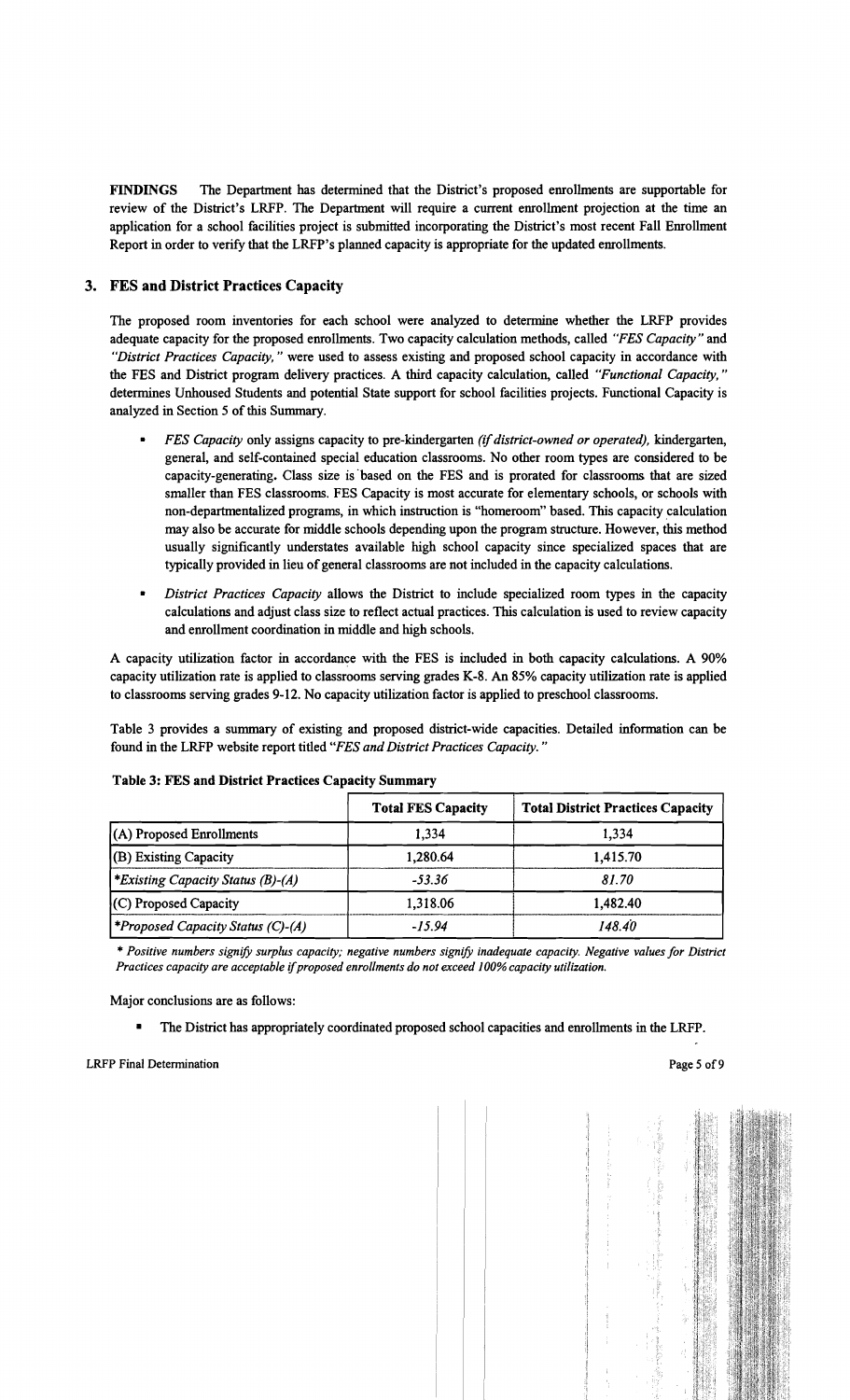Adequate justification has been provided by the District if capacity for a school deviates from the proposed enrollments by more than 5%.

FINDINGS The Department has determined that the proposed District capacity, in accordance with the proposed enrollments, is adequate for review of the District's LRFP. The Department will require a current enrollment projection at the time an application for a school facilities project is submitted, incorporating the District's most recent Fall Enrollment Report, in order to verify that the LRFP's planned capacity meets the District's updated enrollments.

# 4. Functional Capacity and Unhoused Students Prior to Proposed Work

*Functional Capacity* was calculated and compared to the proposed enrollments to provide a preliminary estimate of Unhoused Students and new construction funding eligibility. Functional Capacity is the adjusted gross square footage of a school building *(total gross square feet minus excluded space)* divided by the minimum area allowance per Full-time Equivalent student for the grade level contained therein. Unhoused Students is the number of students projected to be enrolled in the District that exceeds the Functional Capacity of the District's schools pursuant to N.J.A.C.  $6A:26-2.2(c)$ .

*"Excluded Square Feet"* in the LRFP Functional Capacity calculation includes (1) square footage exceeding the FES for any pre-kindergarten, kindergarten, general education, or self-contained special education classroom; (2) grossing factor square footage *(corridors, stairs, mechanical rooms, etc.)* that exceeds the FES allowance, and (3) square feet proposed to be demolished or discontinued from use. Excluded square feet may be revised during the review process for individual school facilities projects.

Table 4 provides a preliminary assessment of Functional Capacity, Unhoused Students, and Estimated Maximum Approved Area for the various grade groups in accordance with the FES. Detailed information concerning the calculation and preliminary excluded square feet can be found in the LRFP website reports titled *"Functional Capacity and Unhoused Students"* and *"Functional Capacity Excluded Square Feet. "* 

|                      |            | B                 |                 |                |                          |
|----------------------|------------|-------------------|-----------------|----------------|--------------------------|
|                      |            | Estimated         |                 | D              | $E = C \times D$         |
|                      | A          | Existing          | $C = A-B$       | Area           | <b>Estimated Maximum</b> |
|                      | Proposed   | <b>Functional</b> | Unhoused        | Allowance      | Approved Area for        |
|                      | Enrollment | Capacity          | <b>Students</b> | (gsf/students) | <b>Unhoused Students</b> |
| Elementary $(K-5)^*$ | 806        | 651.30            | 154.70          | 125.00         | 19,337.23                |
| Middle $(6-8)$       | 511        | 444.17            | 66.83           | 134.00         | 8,954.58                 |
| High $(9-12)$        | 0          | 0                 | 0               | 151.00         | 0                        |
| Totals K-12          | 1,317      | 1,095.47          |                 |                |                          |

#### Table 4: Functional Capacity and Unhoused Students Prior to Proposed Work

*"'Pre-kindergarten students are not included in the calculations.* 

Major conclusions are as follows:

The calculations for "Estimated Existing Functional Capacity" do not include school facilities projects that have been approved by the Department but were not under construction or complete at the time of Plan submission.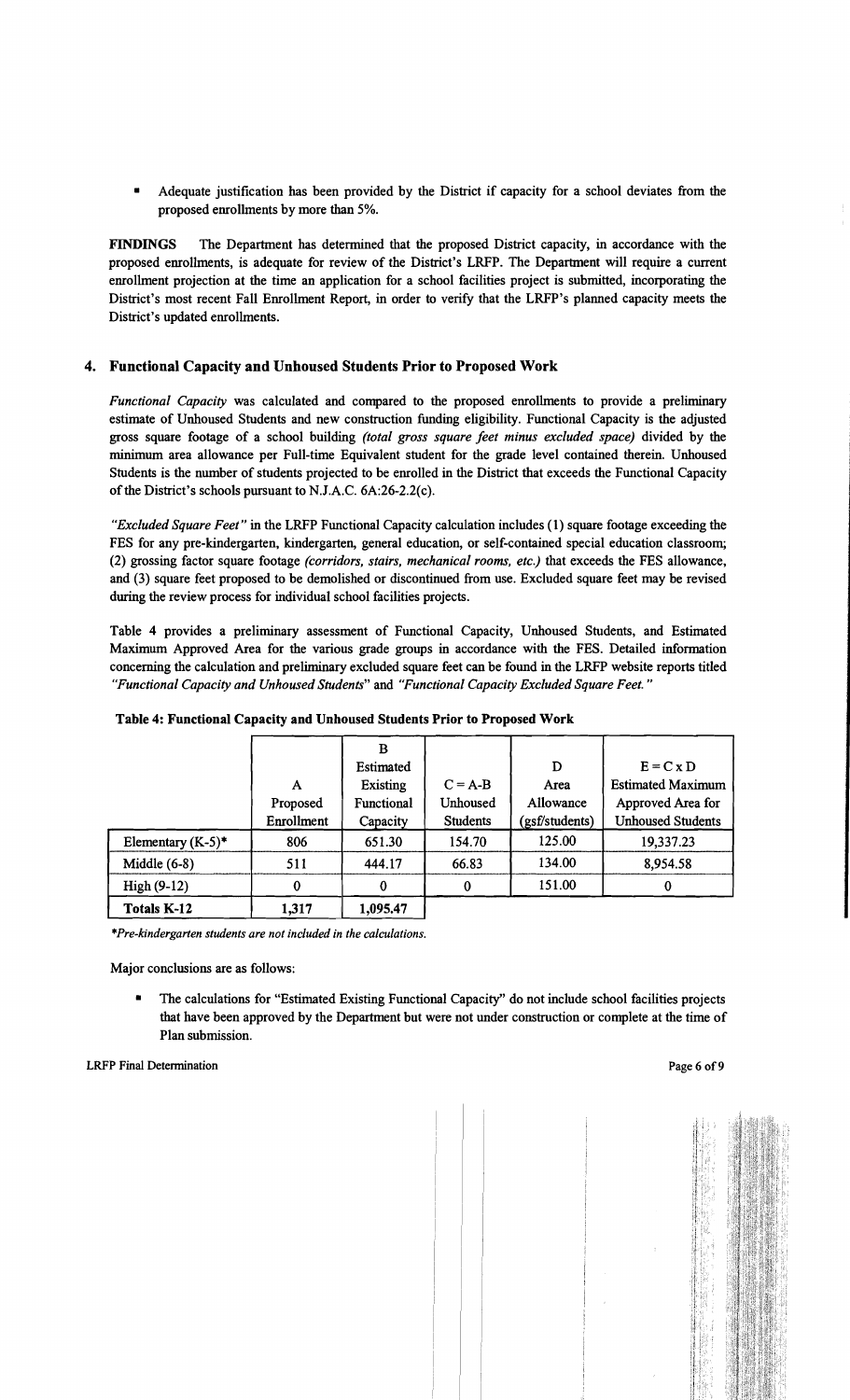- The District, based on the preliminary LRFP assessment, does not have Unhoused Students for the following FES grade groups: n/a.
- The District, based on the preliminary LRFP assessment, has Unhoused Students for the following FES grade groups: Grades K-5, 6-8.
- The District is not an ECPA district. Therefore, pre-kindergarten students are not included in the calculations. Unhoused pre-kindergarten self-contained special education students are eligible for State support. A determination of square footage eligible for State support will be made at the time an application for a specific school facilities project is submitted to the Department for review and approval.
- The District is not proposing to demolish or discontinue the use of existing District-owned instructional space. The Functional Capacity calculation excludes square feet proposed to be demolished or discontinued for the following FES grade groups: n/a.

FINDINGS Functional Capacity and Unhoused Students calculated in the LRFP are preliminary estimates. Justification for square footage in excess of the FES and the determination of additional excluded square feet, Preliminary Eligible Costs (PEC), and Final Eligible Costs (FEC) will be included in the review process for specific school facilities projects. A feasibility study undertaken by the District is required if building demolition or replacement is proposed per N.J.A.C. 6A:26-2.3(b)(10).

#### 5. Proposed Work

The District was instructed to review the condition of its facilities and sites and to propose corrective *"system"*  and *"inventory"* actions in its LRFP. *"System"* actions upgrade existing conditions without changing spatial configuration or size. Examples of system actions include new windows, finishes, and mechanical systems. *"Inventory"* actions address space problems by removing, adding, or altering sites, schools, buildings and rooms. Examples of inventory actions include building additions, the reconfiguration of existing walls, or changing room use.

Table 5 summarizes the type of work proposed in the District's LRFP for instructional buildings. Detailed information can be found in the LRFP website reports titled *"Site Asset Inventory," "LRFP Systems Actions Summary," and "LRFP Inventory Actions Summary."* 

| <b>Type of Work</b>                                            | <b>Work Included in LRFP</b> |  |
|----------------------------------------------------------------|------------------------------|--|
| <b>System Upgrades</b>                                         | Yes                          |  |
| <b>Inventory Changes</b>                                       |                              |  |
| Room Reassignment or Reconfiguration                           | Yes                          |  |
| <b>Building Addition</b>                                       | Yes                          |  |
| New Building                                                   | Yes                          |  |
| Partial or Whole Building Demolition or Discontinuation of Use | No                           |  |
| New Site                                                       | No                           |  |

Table 5: Proposed Work for Instructional Buildings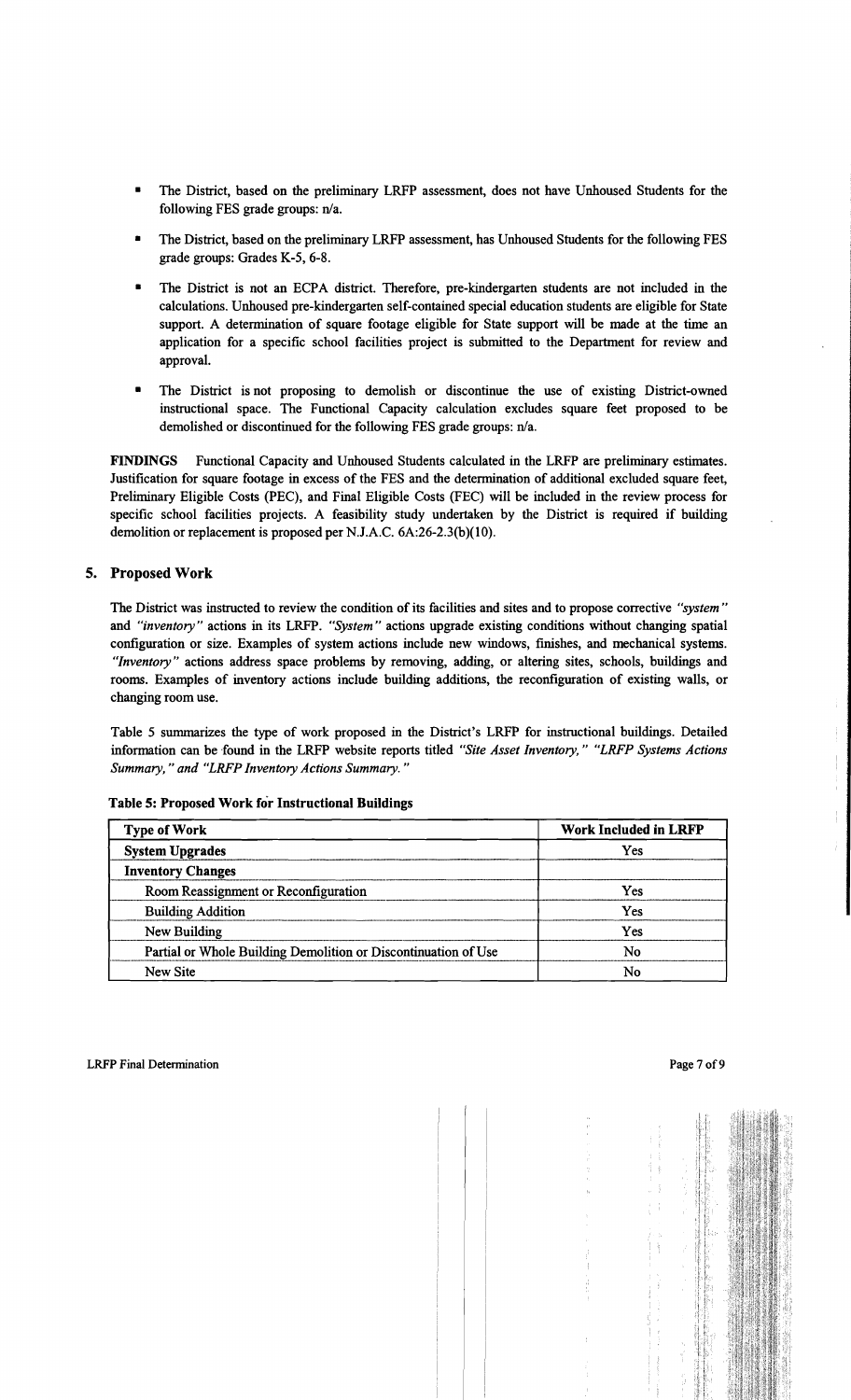Major conclusions are as follows:

- The District has proposed system upgrades in one or more instructional buildings.
- The District has proposed inventory changes, including new construction, in one or more instructional buildings.
- The District has proposed new construction in lieu of rehabilitation in one or more instructional buildings.

Please note that costs represented in the LRFP are for capital planning purposes only. Estimated costs are not intended to represent preliminary eligible costs or fmal eligible costs of approved school facilities projects.

The Act (N.J.S.A. 18A:7G-7b) provides that all school facilities shall be deemed suitable for rehabilitation unless a pre-construction evaluation undertaken by the District demonstrates to the satisfaction of the Commissioner that the structure might pose a risk to the safety of the occupants even after rehabilitation or that rehabilitation is not cost-effective. Pursuant to NJ.A.C. 6A:26-2.3(b)(10), the Commissioner may identify school facilities for which new construction is proposed in lieu of rehabilitation for which it appears from the information presented that new construction is justified, provided, however, that for such school facilities so identified, the District must submit a feasibility study as part of the application for the specific school facilities project. The cost of each proposed building replacement is compared to the cost of additions or rehabilitation required to eliminate health and safety deficiencies and to achieve the District's programmatic model.

Facilities used for non-instructional or non-educational purposes are ineligible for State support under the Act. However, projects for such facilities shall be reviewed by the Department to determine whether they are consistent with the District's LRFP and whether the facility, if it is to house students (full or part time) conforms to educational adequacy requirements. These projects shall conform to all applicable statutes and regulations.

FINDINGS The Department has determined that the proposed work is adequate for review of the District's LRFP. However, Department approval of proposed work in the LRFP does not imply that the District may proceed with a school facilities project. The District must submit individual project applications with cost estimates for Department project approval. Both school facilities project approval and other capital project review require consistency with the District's approved LRFP.

# 6. Functional Capacity and Unhoused Students Mter Completion of Proposed Work

The *Functional Capacity* of the District's schools *after* completion of the scope of work proposed in the LRFP was calculated to highlight any remaining Unhoused Students.

Table 6 provides a preliminary assessment of Unhoused Students and Estimated Remaining Maximum Area after completion of new construction proposed in the LRFP, if applicable. Detailed information concerning the calculation can be found in the website report titled *((Functional Capacity and Unhoused Students."*